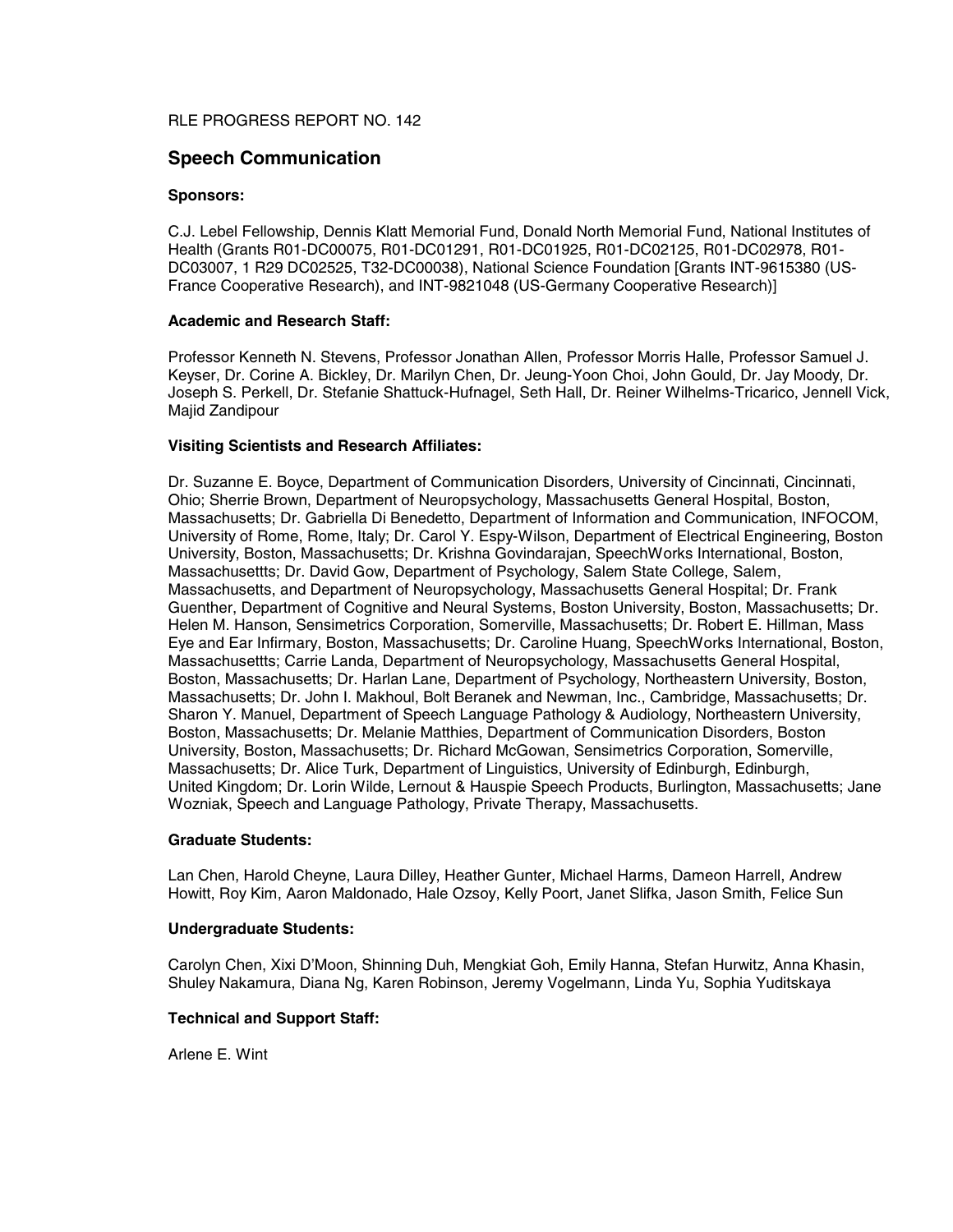# **Contents:**

### **[1 Studies of Normal Speech Production](#page-2-0)**

- [1.1 Constraints and strategies in speech production](#page-2-0)
- [1.2 Respiration and prosody in speech production](#page-3-0)
- [1.3 Coarticulation of rounding in obstruent consonants as estimated from acoustic data](#page-3-0)

## **[2 Speech Research Relating to Special Populations](#page-4-0)**

- [2.1 The speech of cochlear implant patients](#page-4-0)
- [2.2 Acoustic characteristics of speech produced by speakers with neuromotor disorders](#page-5-0)

## **[3 Speech production planning and its relation to prosody and speech errors](#page-6-0)**

## **[4 Models for Lexical Access](#page-7-0)**

- [4.1 Overview](#page-7-0)
- [4.2 Identification of vowel landmarks](#page-8-0)
- [4.3 Detection of consonant voicing](#page-8-0)
- [4.4 Identification of place features for vowels](#page-8-0)
- [4.5 Identification of place features for stop and nasal consonants](#page-9-0)
- [4.6 Detecting nasals](#page-9-0)
- [4.7 Lexical access from a partial segment/feature representation](#page-9-0)

## **[5 Publications](#page-10-0)**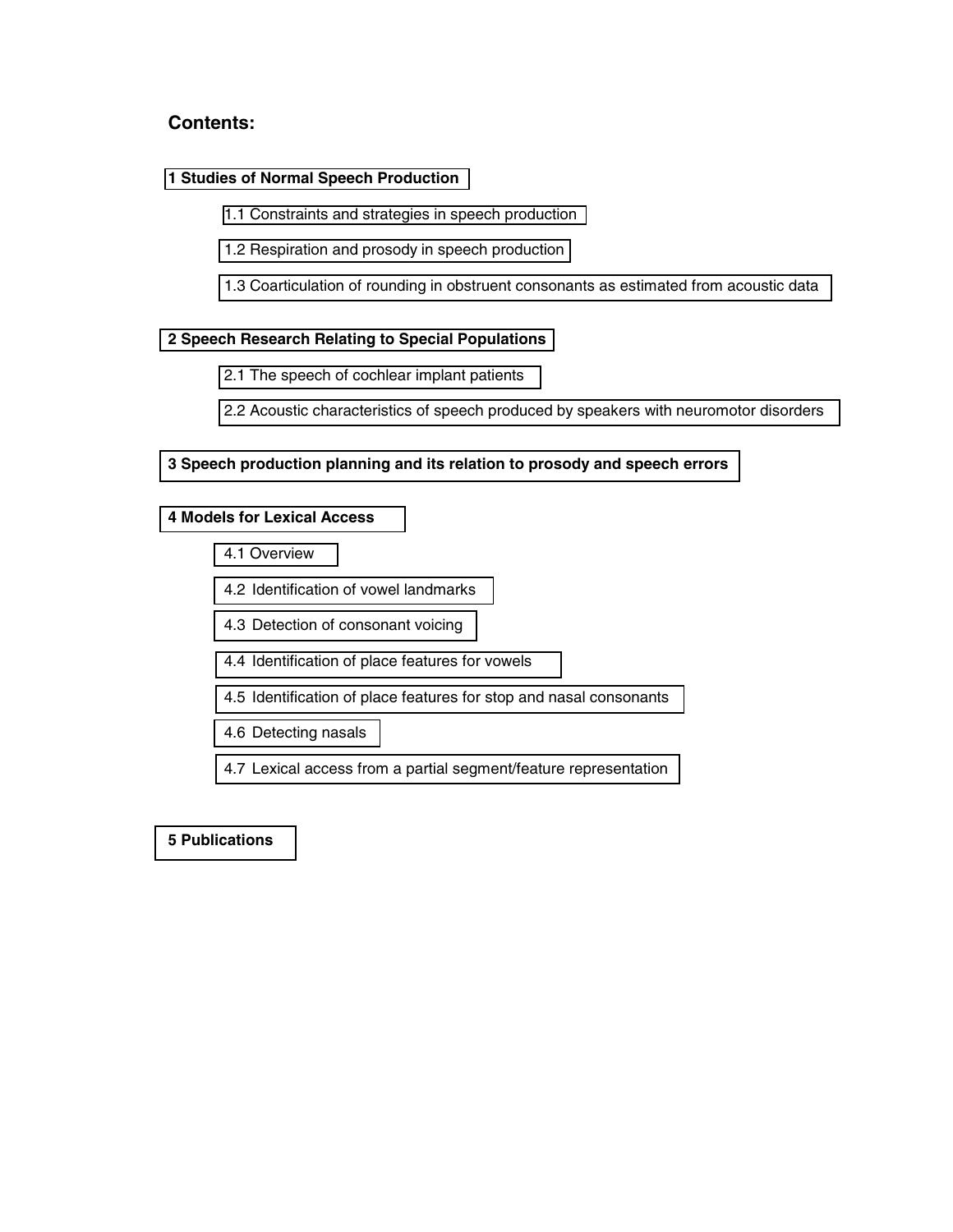# <span id="page-2-0"></span>**1. Studies of Normal Speech Production**

## **1.1 Constraints and strategies in speech production**

## 1.1.1 Development of facilities

**Constructing speaker-specific articulatory vocal tract models for testing speech motor control hypotheses**. To help lay the foundation for our physiological modeling work, software was written in MATLAB that allows relatively fast construction of speaker-specific articulatory vocal tract models from midsagittal vocal tract profiles, acquired with Magnetic Resonance Imaging (MRI). Data were obtained from two speakers producing a list of approximately 30 speech sounds. MRI images were first binarized to allow differentiation of air and tissue regions. Images were then segmented and vectorized into relevant contour shapes (lips, hard palate, velum, laryngeal region, tongue, and jaw). For each subject, the autocorrelation of these shapes was fitted by regression over the jaw components followed by principal component analysis (PCA) on the remaining terms, thus uniquely defining a basis in the shape space. Pruning this basis for the most significant components lead to the definition of a speaker specific parameter space that allows the representation, up to a residual error, of any vocal tract profile. The resulting parameters approximate the primary articulatory degrees of freedom of the individual speaker. A speaker-specific algorithm for converting midsagittal profiles to area functions was also derived; this algorithm was tuned using acoustic data collected while the subject is producing phonemes in the MRI machine. (Also supported by NIDCD grant 1 R29DC02852 to Prof. Frank Guenther of Boston University.)

**Vocal-tract modeling**. We have debugged a new version of a 2-D tongue model developed initially by our collaborators in Grenoble, France. The new version is written for MATLAB 5, and it has been modified to run on a PC under Windows NT. The model has been used in preliminary experiments described below.

**Development of a system for automatic phonemic segmentation using a combination of statistical and knowledge-based methods.** A prototype system was developed, with the goal of reducing the large amount of time spent in the manual labeling of phoneme boundaries in acoustic signals during the initial stages of data extraction. The system first uses Aligner, a commercial speech alignment software package, to synchronize the speech waveform to a supplied text. Then, a custom built knowledge-based segmentation program is used to locate and label segmentation boundaries. The system has been developed initially and tested in the segmentation of acoustic events associated with voiceless stop consonants.

**Upgrading hardware and software for our EMMA movement transducer system.** We have taken a number of steps to move our data acquisition and analysis away from our old VAX-VMS systems to PC-Windows systems. We have purchased and installed several new PCs and new data acquisition system, along with software for data acquisition, visualization and analysis from ATR in Kyoto, Japan. The software has been modified to enable stimulus presentation to the subject on an LCD display.

**Development of a facility for "sensorimotor adaptation" experiments.** In support of a planned series of experiments on "sensorimotor adaptation", in which a speaker pronounces utterances while hearing formant-modified feedback of his own speech, we have purchased computer and special-purpose digitigal signal processing hardware, and we have made significant progress in developing the necessary software.

#### 1.1.2 Studies performed*.*

**Generation of subject specific formant patterns for vowels using a phsiological tongue model**. We performed a study in which we compared the outuput of a vocal-tract simulation that includes the abovemantioned tongue model with measured acoustic and articulatory data. To generate acoustic data with the simulation, we used the tongue model and a midsagittal distance-to-area function algorithm to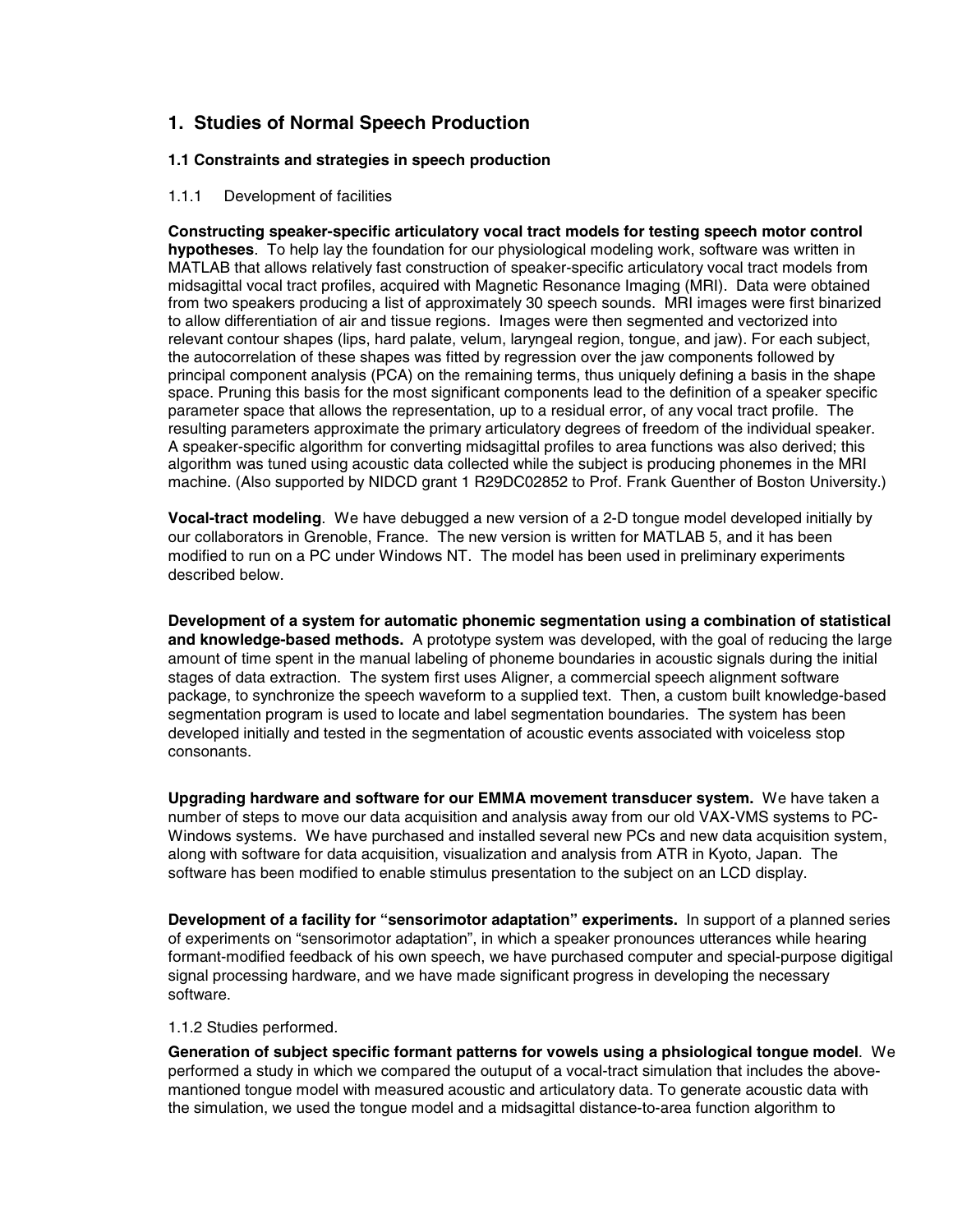<span id="page-3-0"></span>produce a time-varying vocal-tract area function and an acoustic transfer function. The model was optimized to generate subject-specific formant values (F1, F2, F3, and F4) with  $\pm$ 7.5% error in the vowel space ( $i/$ , /e/, /a/, /o/, and /u/). [We are submitting a manuscript regarding our preliminary results of examination of acoustic (F1-F2) and movement trajectories produced by the model and subjects.] Currently, we are working on the development of a feedforward model of acoustic-to-muscle space mapping based on RBF (radial basis function) and second order Sigma-Pi neural networks.

#### 1.1.3 Theoretical developments

**A theory of speech motor control and supporting data from speakers with normal hearing and with profound hearing loss**. A theory of the segmental component of speech motor control has been presented, followed by supporting data. In the theory, speech movements are programmed to achieve auditory/acoustic goals. The goals are determined partly by "saturation effects", which are basic characteristics of speakers' production systems that make it possible to produce a sound output that has some relatively stable acoustic properties, using a somewhat variable motor input. The programming of articulatory movements to achieve auditory goals utilizes an internal model of relations between articulatory configurations and their acoustic consequences. The internal model is acquired and maintained with the use of auditory feedback. The supporting data for this theory come from experiments on speakers with normal hearing, cochlear implant users and a patient with neurofibromatosis-2. (Also supported by NIDCD grants no. DC01291, DC02525, DC02852 and DC00361)

#### **1.2 Respiration and prosody in speech production**

This research has continued to examine the lung volume, subglottal pressure, and airflow used by normal speakers when they produce various kinds of sentence material, together with several acoustic measures. These measurements have been supplemented by estimates of the cross-sectional area of the smallest constriction in the vocal tract (calculated from the pressure and flow) and perceptual ratings of syllable prominence. Attention has been focussed on initiations and terminations of utterances. Present results indicate that (1) utterance initiation is a rapid process where the rise in pressure is correlated to the relaxation curve of the chest wall; (2) voiceless onsets start at a lower pressure than voiced onsets, and for those voiceless onsets, subglottal pressure at onset of phonation is pushed closer to peak pressure; (3) utterance termination is a slower process associated with expiratory muscle actions; (4) the amplitude decrease associated with the end of an utterance as well as the end of phonation is largely controlled by a sharp rise in glottal area for utterances of isolated sentences; and (5) the presence of irregular glottal vibration is correlated with regular changes in both area and pressure within each speaker at utterance termination. The measurements of respiratory parameters have been carried out in collaboration with the Voice Laboratory at the Massachusetts Eye and Ear Infirmary, under the direction of Dr. Robert Hillman.

#### **1.3 Coarticulation of rounding in obstruent consonants as estimated from acoustic data**

When a consonant such as /s/ is produced between two rounded vowels, the rounding for the vowels tends to spread into the consonant. Previously reported articulatory data have shown that this spreading of rounding into the consonant is more complete in Turkish than it is in English. Turkish has harmony for vowel rounding, and this different use of the feature [round] in the two languages accounts for the differences in rounding observed in the articulatory data. In the present study, a similar behavior for the two languages was observed for the intervocalic consonant /s/ based on acoustic data. Rounding for /s/ can be inferred by measuring the frequency region of the major spectrum prominence: rounding increases the length of the cavity in front of the constriction, and causes the frequency of the front-cavity resonance to be lowered. Acoustic data of this kind were obtained from several speakers of English and Turkish producing the intervocalic consonant /s/ in the environment of rounded and unrounded vowels. The acoustic data were consistent with the previously published articulatory data: the spread of rounding into the consonant was significantly greater for Turkish than for English.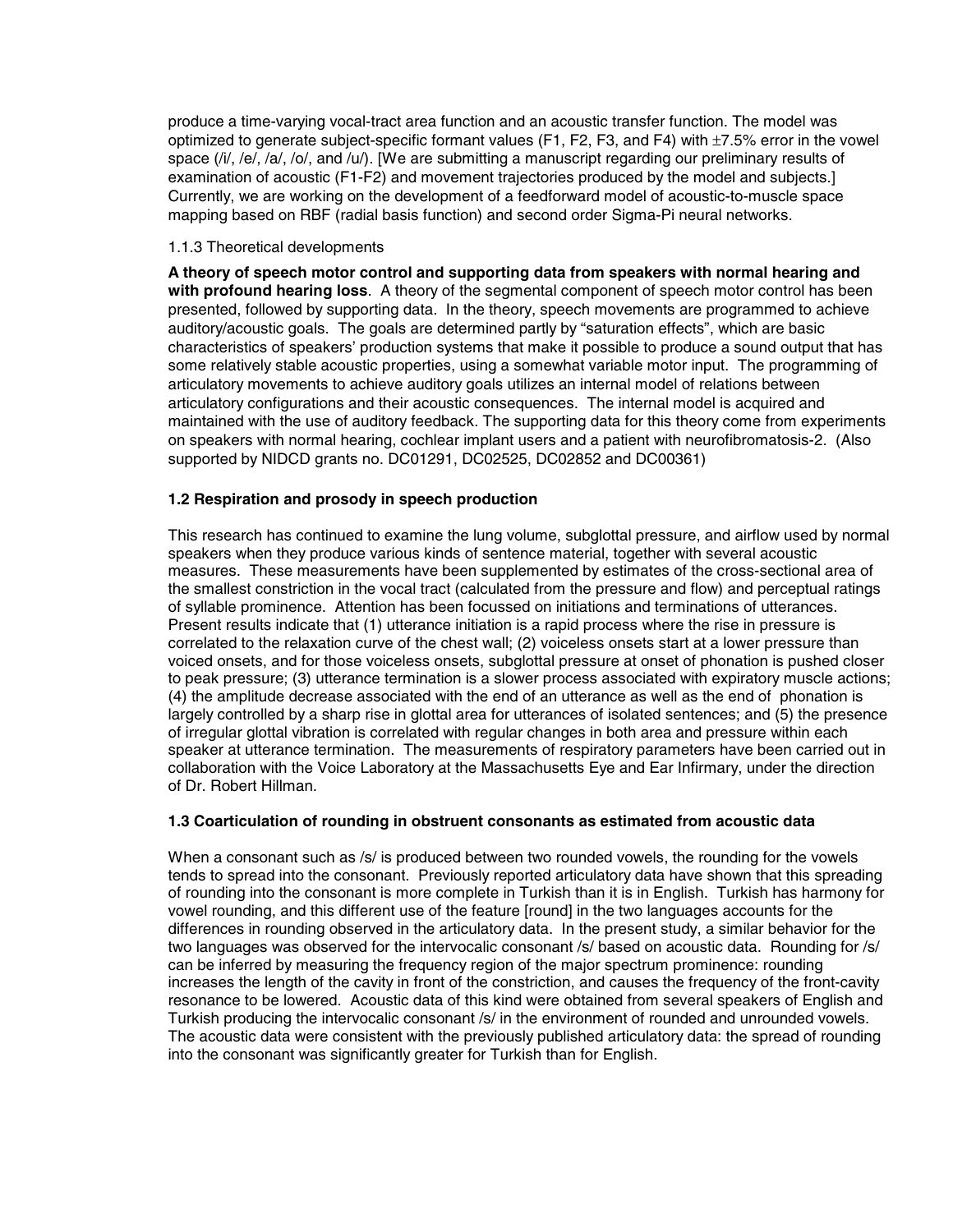# <span id="page-4-0"></span>**2 Speech Research Relating to Special Populations**

### **2.1 The speech of cochlear implant patients**

**Development of facilities***.* We have developed hardware and software for new PC-based perceptual and intelligibility tests. We have further streamlined our setup for stimulus modification experiments, in which implant users' auditory feedback is switched on and off and changes in speech parameters are measured.

**Longitudinal studies.** This year**,** we have made three baseline pre-implant recordings on each of three additional CI subjects. Four speakers returned for post-implant recordings one week, one month, and three months following processor activation. Three of our 12 implant subjects have returned for their oneyear visits and three others have returned for two-year visits. Thirty-six recordings were made this year with CI subjects. Over 85% of our recordings were digitized and more than 75% of the data have been extracted and analyzed.

**Perceptual studies**. At the time of each speech recording, subjects discriminate eleven consonants and eight vowels from the natural speech of a same-gender normally hearing speaker. In general, the perceptual abilities of all of our CI subjects have improve longitudinally. We have begun to assess whether implant users' evolving abilities to perceive and produce various features covary. Acquired data indicate that improvements in perception are related to improvements in production when production is aberrant in the pre-CI condition. Similarly, decreases in perception have been noted to co-occur with diminished production.

**Intelligibility testing.** Intelligibility of implant users' speech has been tested before and at intervals after the initial activation of their speech processors. Three repetitions of each of 8 vowels and 11 consonants were extracted from speaker's two pre-implant sessions and last two post-activation sessions and assembled in random order. In order to assess *changes* in intelligibility from pre- to post-implantation and over time in our very intelligible subjects, noise was mixed with the signals before presentation to listeners. The resulting signals were presented in individual listening sessions with each of ten normalhearing listeners. Analysis of the resulting data is currently underway for a planned test of whether normal-hearing listeners' abilities to perceive various features in implant-users' speech covary with changes in implant-users productions.

**Coarticulation**. In order to examine the role of hearing status in controlling coarticulation, eight English vowels in /bVt/ and /dVt/ syllables, embedded in a carrier phrase, were elicited from seven postlingually deafened adults in repeated recording sessions both before and up to a year after they received cochlear implants and their speech processors were turned on. Measures were made of F2 at obstruent release and at 25 ms intervals until the final obstruent. With the change in hearing status, four of the speakers significantly reduced the size of their vowel spaces in the F1-F2 plane, while the others increased them. All speakers but one also reduced vowel duration significantly. Four of the speakers had lower dispersion of vowel formant values around vowel midpoint means, but the other three did not. An index of coarticulation, based on the ratio of F2 at vowel onset to F2 at midvowel target, was computed. Changes in the amount of coarticulation after the change in hearing status were small and nonsystematic for the /bVt/ syllables, while those for the /dVt/ syllables averaged a three percent increase – within the range of reliability measures for two hearing control speakers. The slopes of locus equations and ratios of F2 onsets in point vowels tend to confirm that hearing status had little if any effect on coarticulation in the postlingually deafened speakers, leading to the conclusion that hearing does not play a direct role in regulating anticipatory coarticulation in adulthood.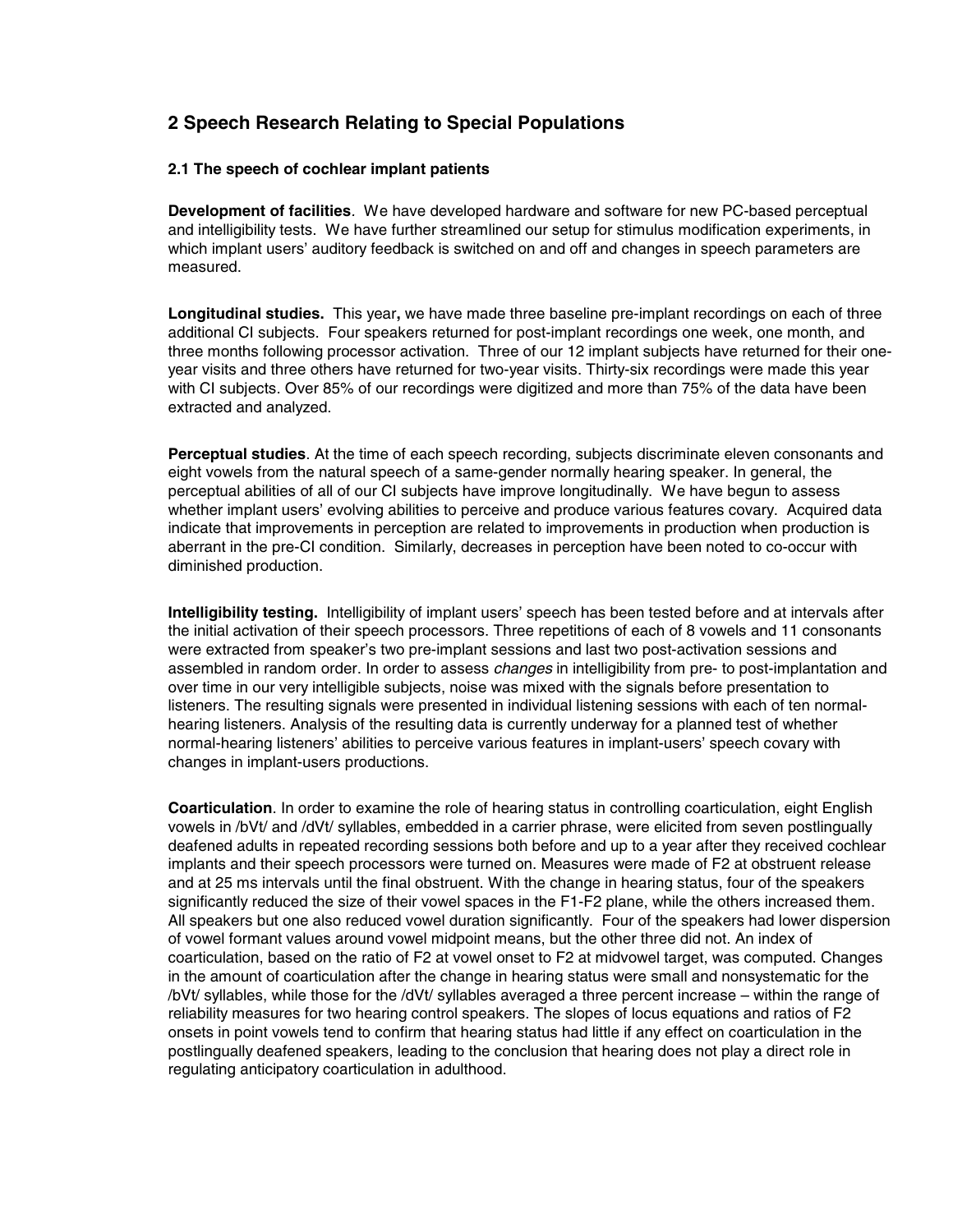<span id="page-5-0"></span>**Language-specific changes in vowel spaces**. In collaboration with the University of Miami Medical School, we measured vowel productions of two groups cochlear implant users when their implant speech processors were on and when they were off. The groups are 5 native speakers of Cuban Spanish (5 vowels) and 6 native speakers of American English (9 vowels used). For each subject, the average intervowel distance in the F1-F2 space was calculated and compared between hearing and non-hearing states. For the English speakers, whenever there was a significant difference between hearing and nonhearing states the average inter-vowel distance was *greater* with hearing than without. The average distance was larger for the Spanish speakers than the English speakers. The Spanish hearing-related changes were somewhat more variable than the English ones, but in general, the average Spanish intervowel distances were *smaller* with hearing than without. We speculate that since the English vowel space is more crowded, when English implant users can hear, they tend to pronounce vowels more distinctly from one another to help assure intelligibility. With a less crowded and larger vowel space, when Spanish implant users can hear, they use more economical productions, presumably without sacrificing intelligibility. Considered together, the changes in the two languages illustrate a trade-off between distinctiveness of acoustic goals and economy of effort.

**Production and perception of liquids /r/ and /l/.** Speech production, perceptual testing and speech intelligibility data for /r/ and /l/ were obtained for eight subjects both pre- and post cochlear implant (CI). Formant transition analysis for the CI subjects and two normal-hearing subjects indicated that /r/ and /l/ could be reliably differentiated by the extent of the F3 transition and the distance in Hz between F2 and F3 at the consonant-vowel boundary. Subjects who had a limited contrast between /r/ and /l/ pre-implant and who showed improvement in their perception of these consonants demonstrated greatly improved production of /r/ and /l/ six months post-CI. The speech production changes noted in the acoustic analyses were corroborated by intelligibility improvements as tested with a panel of normal-hearing listeners. The combination of auditory feedback changes and the complex and variable articulation of /r/ supports the hypothesis that the goals of segmental speech movements are acoustic in nature.

**Production and perception of vowel pairs.** Speech production, perceptual testing and speech intelligibility data for eight vowel pairs were obtained for eight subjects pre- and post-implant. Analyses of Euclidean distance of F1 and F2 between pairs for the CI subjects indicated that pair members could be reliably differentiated. Subjects who had a limited or exaggerated contrast between individual pairs (as compared with normative values) pre-implant and who showed improvement in their perception of these pairs demonstrated greatly improved production of the pairs six months post-CI. The speech production changes noted in the acoustic analyses were corroborated by intelligibility improvements as measured by a panel of normal-hearing listeners. As in the /r/-/l/ study, the combination of auditory feedback changes and the adjustments in production of vowel pairs supports the hypothesis that the goals of speech are acoustic in nature.

### **2.2 Acoustic characteristics of speech produced by speakers with neuromotor disorders**

The aim of this project is to develop acoustic measures that describe some of the properties of utterances produced by speakers with neuromotor disorders. These measures are also made for a group of normal talkers. It is hoped that these quantitative acoustic measures can supplement evaluations of the speech by clinicians. One criterion for the selection of the measures, then, is that they should be correlated with clinical judgments of the speech. The acoustic measurements should also assist clinicians in making inferences about specific deviations in articulatory movements and control for speakers with these types of disorders. During the past year, research in this area has focussed on stop consonants and on vowels.

The utterances from speakers with dysarthria were collected in an earlier study. They consisted of several repetitions of a series of monosyllabic words by four female and four male speakers, five with spastic dysarthria, one with athetosis, one with spastic dysarthria plus athetosis, and one with cerebellar ataxia. Additional recordings of the same words were made by several normal speakers.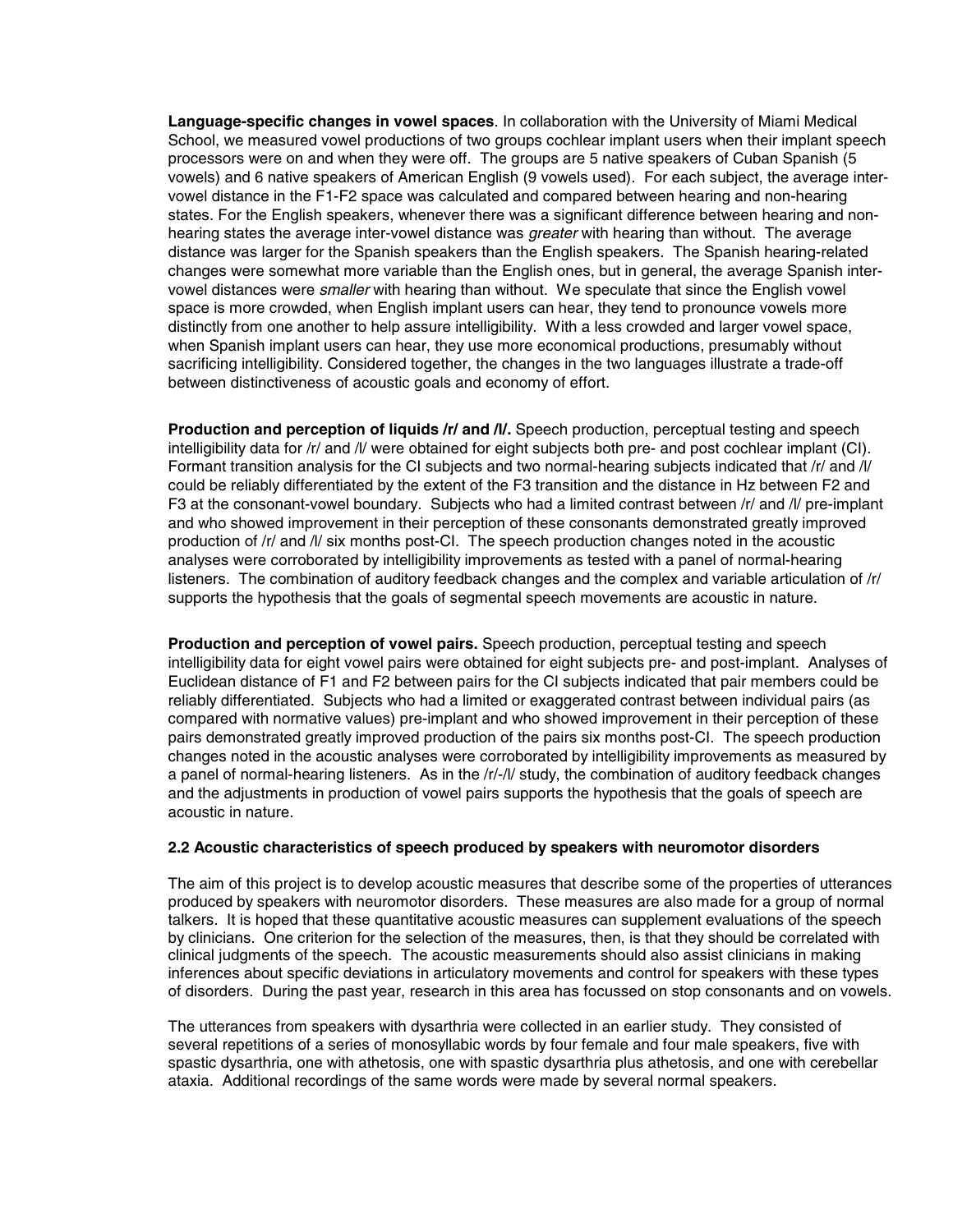<span id="page-6-0"></span>For the words beginning with stop consonants, three kinds of data were collected from the recordings: (1) listener judgments of the consonant identity and the quality of the stop consonants; (2) judgments of several attributes of the stop consonants from observations of spectrograms of the words; and (3) detailed acoustic measurements of attributes such as the burst spectra and formant transitions. Data on the intelligibility of the words were available from an earlier study. The data show that a rank ordering of the speakers based on listener judgments of the consonant identity and quality of the stop consonants is very similar to a rank ordering based on overall intelligibility of the speakers. Some aspects of the results based on observations of spectrograms correlate well with the listener judgments, but the data derived from spectrogram observations provide more explicit descriptions of the reasons for the reduced evaluations of intelligibility and quality by listeners. Detailed acoustic measurements of burst spectra often showed significant differences between the spectra for the speakers with disordered production and those for normal speakers. There was not a clear relation between measures of these differences and listener judgments of the consonants. Evidently single measures of attributes of stop consonants at localized regions in time are not very predictive of listener's judgments of the quality or intelligibility of the stop consonants.

The study of vowels includes measurements of formant frequencies and glottal characteristics, including fluctuations of these attributes within a word and consistency across repetitions of a word. Listeners made judgements of the identity and breathiness of the vowels excised from the words, and these judgments were related to the acoustic measures. Errors in vowel identification were correlated with tongue-body position, as inferred from deviations in formant frequencies relative to those for normal speakers. Perception of voice quality or breathiness was correlated with measures of noise in the vowel spectra and waveforms and with measures of spectrum tilt and of low-frequency spectrum shape, although the strength of the correlation depended on the gender of the speaker. The degree to which the vowels of the dysarthric speakers differed from normal depended to some extent on the features of the adjacent consonants and on the height and frontness of the intended vowel.

# **3 Speech production planning and its relation to prosody and speech errors**

Work on speech production planning focussed on two questions: what can we learn about the phonological planning process from speech errors and their corrections, and what can we learn from duration adjustments in spoken phrases. Speech error correction patterns distinguish between word-level errors, like "left" for "right" and sound-level errors like "tar cowed" for "car towed", in the sense that corrections of word-level errors are more likely to be prosodically marked than corrections of sound-level errors. This suggests that the two types of errors may occur at different levels in the production planning process. However, a substantial number of errors are ambiguous between word-level and sound-level errors, e.g. "keep Tar Talk on the air" for "keep Car Talk on the air". These ambiguous errors have sometimes been interpreted as evidence that word-level and sound-level processing levels interact, causing errors that reflect both types of constraints simultaneously. However, our analysis of 90 corrected errors in the MIT Digitized Speech Error Corpus showed that the correction patterns for wordsound-ambiguous errors are like those for sound-level errors, i.e. ambiguous errors are less likely to be prosodically marked. As measured by both prosodic labelling (+/- Pitch Accented correction) and f0 values, ambiguous errors are indistinguishable from unambiguous sound errors, and significantly different from unambiguous word errors, providing additional support for the view that these two levels of processing are separate in production planning.

Duration lengthening at the ends of spoken phrases has long been noted, especially in the final syllable, and research over the past 10 years has shown that this pre-boundary lengthening is a) governed by prosodic constituents, and b) hierarchically organized, reflecting the structure of the Prosodic Hierarchy. That is, duration lengthening at the ends of higher-level constituents, such as the Utterance and the Intonational Phrase, is greater than lengthening at the ends of lower-level constituents, such as the Prosodic Word. In our own experiments, we found that, as in other languages, most of the lengthening is located in the final rhyme of the Intonational Phrase, and increases monotonically from the syllable onset to the nuclear vowel to the final coda consonants. Moreover, we noted some additional duration lengthening extending leftward from the final syllable; preliminary analysis suggests that this additional lengthening is blocked by the onset of the main-stress syllable. Further analyses are under way to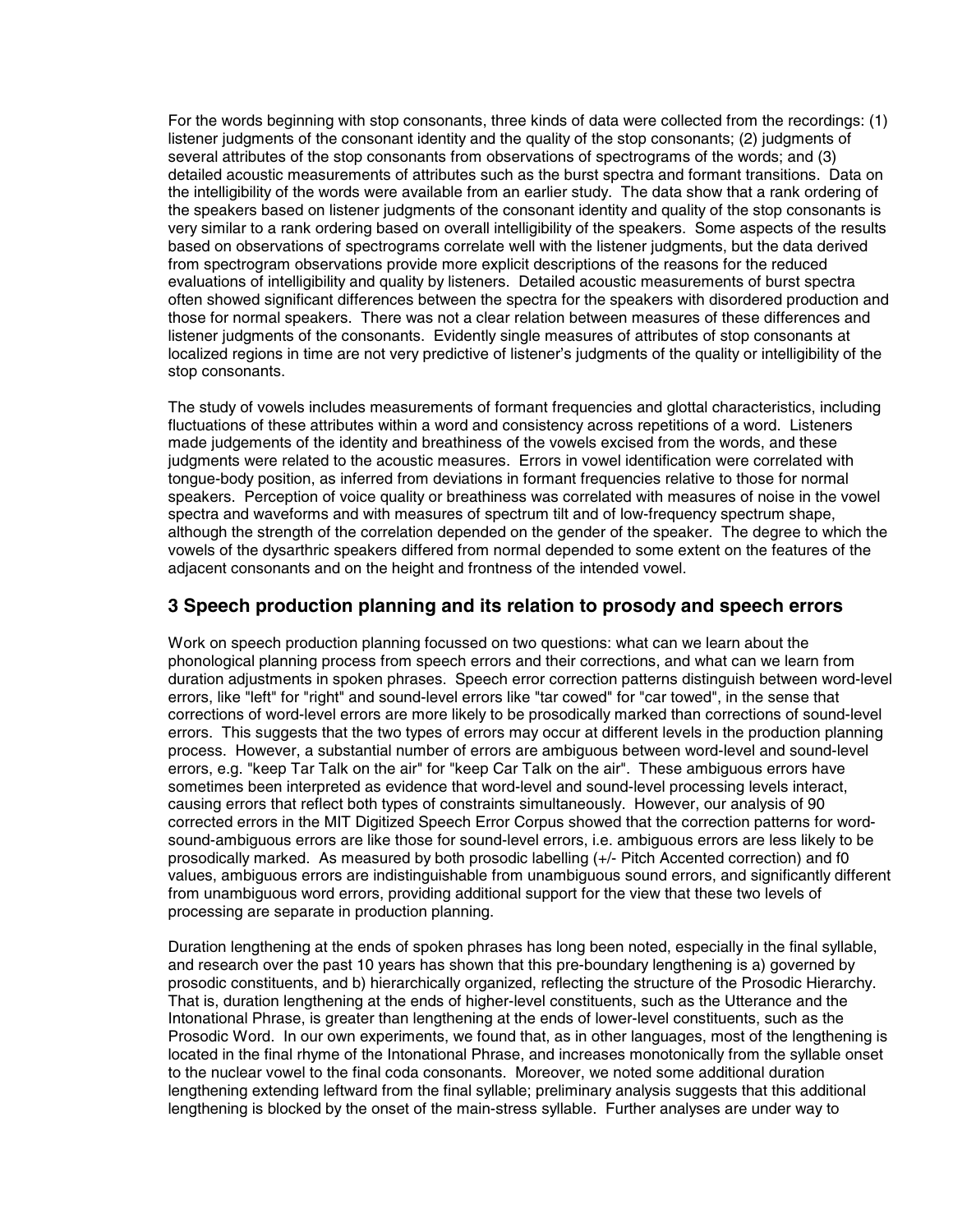<span id="page-7-0"></span>determine whether this evidence for an interaction between lexical stress patterns and phrase-level prosodic phonetics is reliable.

In contrast, we also studied duration shortening as a cue to constituent structure in phrases like "tuna choir" vs. "tune acquire" vs. "tune a choir". It is well established that in e.g. "tuna choir", the "tun-"is shorter and the schwa is longer than in "tune acquire". In a comparison of 11 such triads, we determined that a) this difference reflects Polysyllabic Shortening, showing that "tuna" forms a more coherent constituent than "tune a-", b) duration patterns do not provide any evidence of word-final lengthening, and c) durations for tokens like "tune a choir", although more variable, generally have intermediate values between those for "tuna choir" and for "tune acquire". This is compatible with the hypothesis that boundaries between a content word and a function word are not as strong as boundaries between two content words, a claim consistent with current definitions of structures in the Prosodic Hierarchy.

Finally, we carried out a perceptual study of the effects of repeated F0 contours on the perceptual organization of syllables into words. The hypothesis we tested was that repeated F0 contours provide an organizational frame for the syllables of an utterance, so that speakers will hear a string of syllables like "boyfriendshipsidewalkway", produced with an alternating high - low F0 contour, as two-syllable words i.e. boyfriend + shipside + walkway, because the repeated H-L pattern defines the domain of a perceptual constituent. Results supported the hypothesis: few listeners transcribed single-syllable words. Preliminary results from an experiment with flat F0 suggested that the alternating pattern was necessary to elicit the two-syllable-word transcriptions; follow-up work in progress using synthetically-flattened F0 will determine whether speakers produced any additional cues to word structure.

Additional activities included 1) the continuing expansion of the MIT Digitized Speech Error Corpus; 2) successful completion of a subcontract from Johns Hopkins University to label the prosody of 7+ hours of spontaneous spoken dialogues, material which is now available to us for close analysis of the phonetics of spontaneous communicative speech in our laboratory. For example, this database is the object of 3) our study of severe phonetic modifications of function words, as in "gonna" and "whydja". We will evaluate the hypothesis derived in part from the model of lexical access developed in our group, that a) many of the articulatory landmarks predicted by the underlying representation of these words (i.e. consonant closures and releases, glide opening minima and vowel opening maxima) will be preserved even in cases of severe modification; b) landmarks which are missing from the signal can be predicted by models of inter-gesture timing; and c) landmarks will be best preserved at the edges of prosodic constituents and more modifiable in constituent-medial regions.

# **4. Models for Lexical Access**

## **4.1 Overview**

The development and implementation of a knowledge-based model for accessing words from continuous speech is being carried out in collaboration with Professor Carol Espy-Wilson and her students at Boston University. During the past year we have refined our model of the lexical access process in human listeners. In this model, the input is the acoustic signal in running speech, and the output is the sequence of words. The principal steps in the model are: (1) initial signal processing to identify the locations of landmarks in the signal indicating acoustic prominences for vowels, certain minima in amplitude for glides, and acoustic discontinuities for consonants; (2) signal processing in the vicinity of the landmarks to determine cues that help to estimate the articulatory states and movements in the vicinity of the landmarks; (3) combining of the cues, together with information about the context in which the landmarks occur, to estimate the segments and distinctive features underlying the utterance; (4) from the estimates of segments and features in (3), match against the lexicon to hypothesize possible word sequences; and (5) from each of these hypothesized word sequences, calculate the sequence of landmarks and acoustic attributes that could result from the sequence, compare with the initial estimates in (1), (2), and (3), and accept or reject the word sequence. The components of the lexical-access model that have undergone revision in the past year are those relating to the stages in which graded acoustic cues related to articulatory states and movements are combined to estimate discretely specified segments and features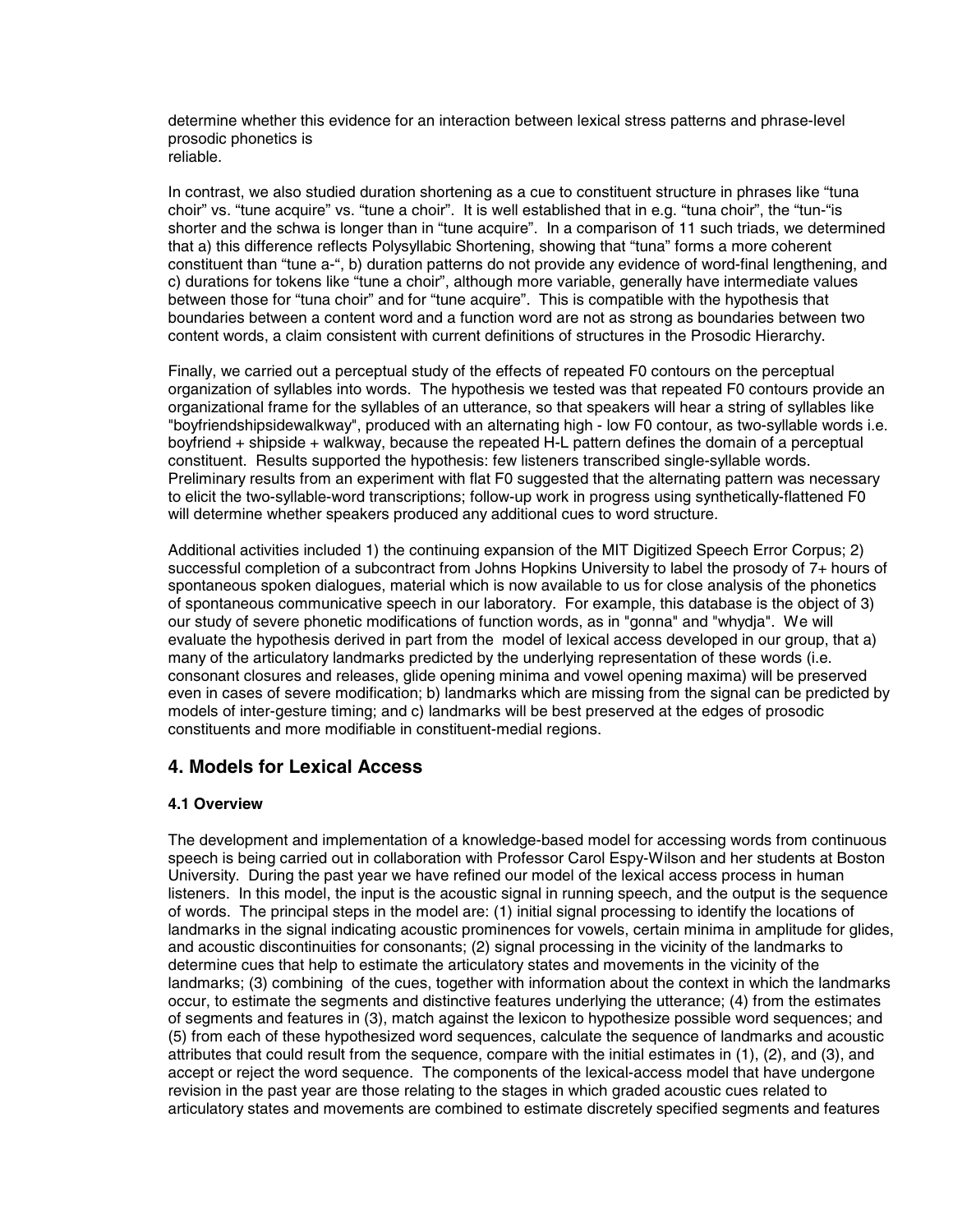<span id="page-8-0"></span>that are then matched against the lexicon, which is specified in terms of these segments and features. This revised view attempts to make a clear distinction between context-dependent acoustic cues for articulatory events and the discrete (and more abstract) features that underlie these events.

#### **4.2 Identification of vowel landmarks**

Landmark-based speech processing is a component of lexical access from features that is being developed in the Speech Communication Group. Detection and classification of landmarks is a crucial first step in this model. This work implements a vowel landmark detector based in part on a syllabic segmentation algorithm developed by P. Mermelstein in 1975. That algorithm was based on detection of peaks in amplitude of the speech signal. The performance of the detector is scored against the TIMIT database, using a novel algorithm to convert the segmental transcriptions to a landmark representation for scoring. The results show that substantial improvement in performance can be gained by modifying the frequency range for peak detection. An additional advantage of this modification is that post processing to remove fricative peaks is no longer necessary, and the algorithm is therefore substantially simpler. Statistical studies of the vowels in the TIMIT database have been done, to provide further insight into which characteristics of vowels and their immediate phonetic environment tend to inhibit the detection of the vowels, and which environments result in reliable detection of vowel-internal amplitude peaks. Results of the statistical study will be used to guide further enhancements to the vowel landmark detector.

## **4.3 Detection of consonant voicing**

Our current model of the lexical access process includes several modules that estimate various features of vowels and consonants when the locations of the vowel and consonant landmarks are known. The feature estimates are based in part on the selection and extraction of appropriate cues measured in the vicinity of the landmarks. We have carried out the preliminary design and testing of a module for detecting voicing for consonants. Consonant production and conditions for phonation are first examined, to determine acoustic properties that may be used to infer consonant voicing. The acoustic measurements are then examined in different environments to determine a set of reliable acoustic cues. These acoustic cues are measured in the vicinity of the consonant closure and release landmarks, and include fundamental frequency, difference in amplitudes of the first two harmonics, cutoff first formant frequency, and residual amplitude of the first harmonic around consonant landmarks. Hand measurements of these acoustic cues result in error rates of voicing detection around 10% for isolated speech, and 20% for continuous speech. Combining closure/release landmarks reduces error rates by about 5%. Comparison with perceived voicing yield similar results. When modifications are discounted, most errors occur adjacent to weak vowels. Automatic measurements increase error rates by about 3%. Training on isolated utterances produces error rates for continuous speech comparable to training on continuous speech. These results show that a small set of acoustic cues based on speech production may provide reliable criteria for determining the values of features. The contexts in which errors occur correspond to those where human listeners make errors, and expressing acoustic information using features provides a compact method of describing these environments.

#### **4.4 Identification of place features for vowels**

As with other modules in our proposed lexical access model, the identification of the place features for vowels is achieved by measuring certain acoustic cues in the vicinity of landmarks and combining these cues in a way that is influenced by context. As a step toward the design of such a module for vowels, we have made a series of measurements of vowels in a database of 100 sentences produced by two female and two male speakers. A subset of five vowels was selected for this initial study. Measurements of the first three formant frequencies and the amplitudes of the spectral prominences for these formants were made at 10-millisecond intervals throughout each vowel. In agreement with other studies, identification of vowels based only on formant frequencies is subject to errors. However, the data show that the frontback distinction for vowels can be achieved with a low error rate based only on the frequency F2 of the second formant, independent of gender of the speaker. Acoustic theory, together with anatomical data on vocal-tract dimensions for female and male speakers can help to explain this observation. There are, however, some contexts and levels of stress where consonant context must be taken into account in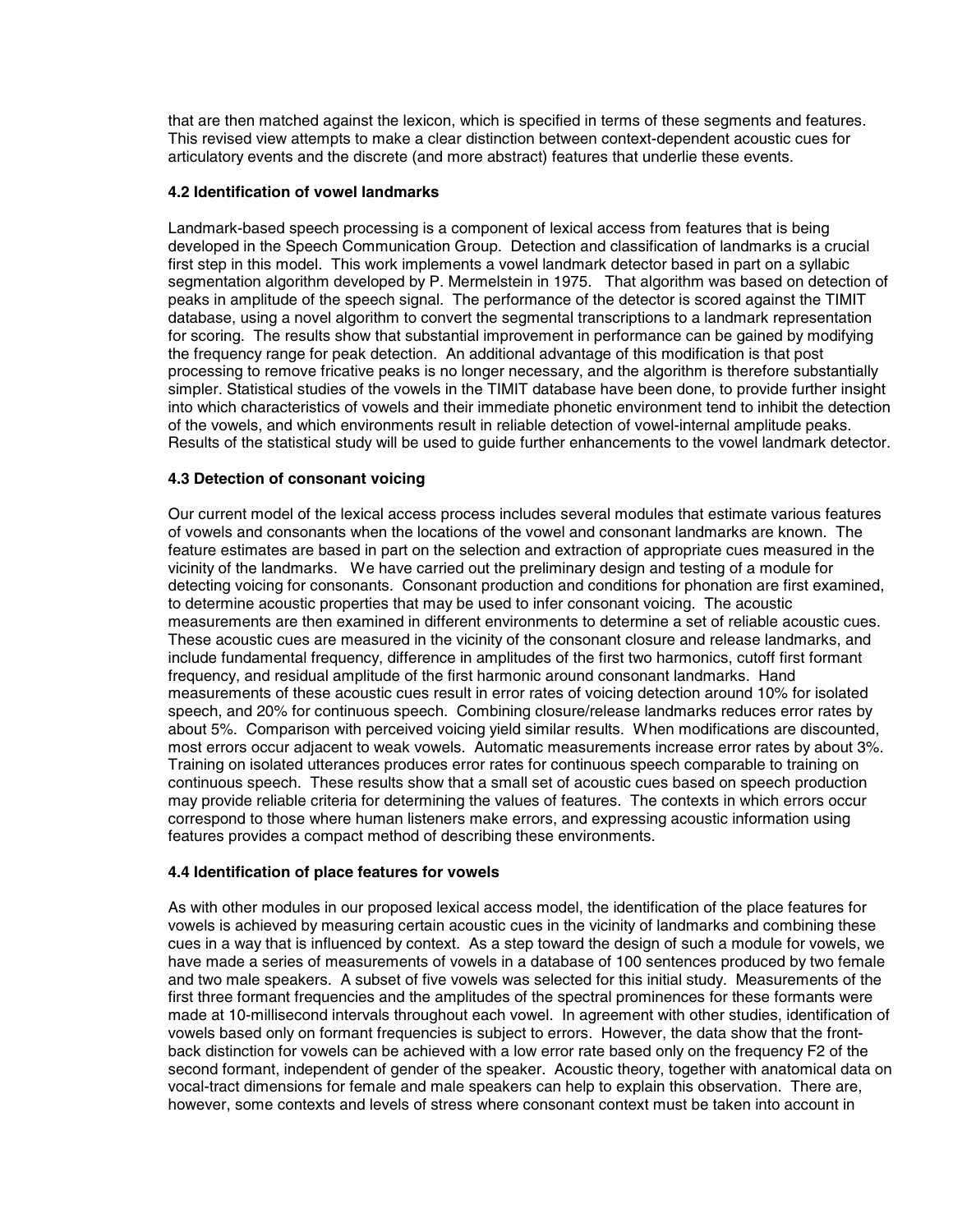<span id="page-9-0"></span>estimating the feature [back]. Estimation of the features [high] and [low], however, shows considerable overlap. The data show that the context influencing vowel height includes both the adjacent consonants and the height of the vowels in the adjacent syllables. Further measurements with a larger database of utterances are needed to develop the parameters of a module that estimates vowel height.

### **4.5 Identification of place features for stop and nasal consonants**

This study reports on measurements of transitions of the second formant (F2) for syllable-initial and syllable-final nasal and stop consonants in English, as cues to place of articulation. F2 values and the amount and direction of F2 changes in a 20 ms interval were determined in vowels adjacent to consonant "implosion" and release. The corpus included consonants in sentences and isolated nonsense syllables. The F2 transitions for a given place of articulation are roughly similar for nasals and stops for different syllable positions, as expected, but some interesting differences exist. Since the stop-consonant bursts influence the spectrum sampling point relative to release, there are some shifts in F2 onset frequencies for stops, as compared to nasals. Syllable-initial alveolars show additional manner differences, which can be attributed to differences in tongue configurations for alveolar nasals relative to stops in back-vowel contexts. These latter shifts are tentatively ascribed to differential coarticulatory effects for /n/ versus /d/ and /t/, differences which might be related to the lack of a distinctive syllable-initial velar nasal in English. There are also systematic shifts in F2 transitions as a function of syllable position, for both nasals and stops.

## **4.6 Detecting nasals**

Detection of certain discontinuities in the speech signal indicates the presence of a consonant closure or release. In the current lexical access model, these landmarks are further classified as being nonsonorant or sonorant. Sonorant consonants include nasal and lateral consonants. In certain phonetic environments, a nasal murmur may not be present, and consequently a simple sonorant landmark detector for consonants may not find such a nasal. Based on acoustic data from a variety of utterances containing nasal consonants, revised methods for detecting nasals have been developed. In English, nasalization in a vowel is a cue that there is an underlying nasal consonant adjacent to the vowel. The revised nasal-detecting methods utilize not only identification of sonorant landmarks but also the detection of nasalization in vowels, based on measures of first-formant prominence and the presence of additional nasal resonances in the spectrum.

#### **4.7 Lexical access from a partial segment/feature representation**

One step in the proposed lexical access model is to determine a sequence of words that is consistent with the estimated segments and features that are derived from analysis of the signal. This step involves searching for a match between the estimated segment/feature representation and the segment/feature specifications for words and word sequences in the lexicon. Such a matching procedure has been developed. In its present implementation, each underlying segment in the utterance must be detected, although the labeled features for each segment may be only a partial list (including a minimal specification of a segment as [+consonant] or [+vowel] with no other features). Studies are being carried out to determine the relation between the number and location of the unspecified features, the size of the lexicon, and the number of words, on average, that result from the matching process.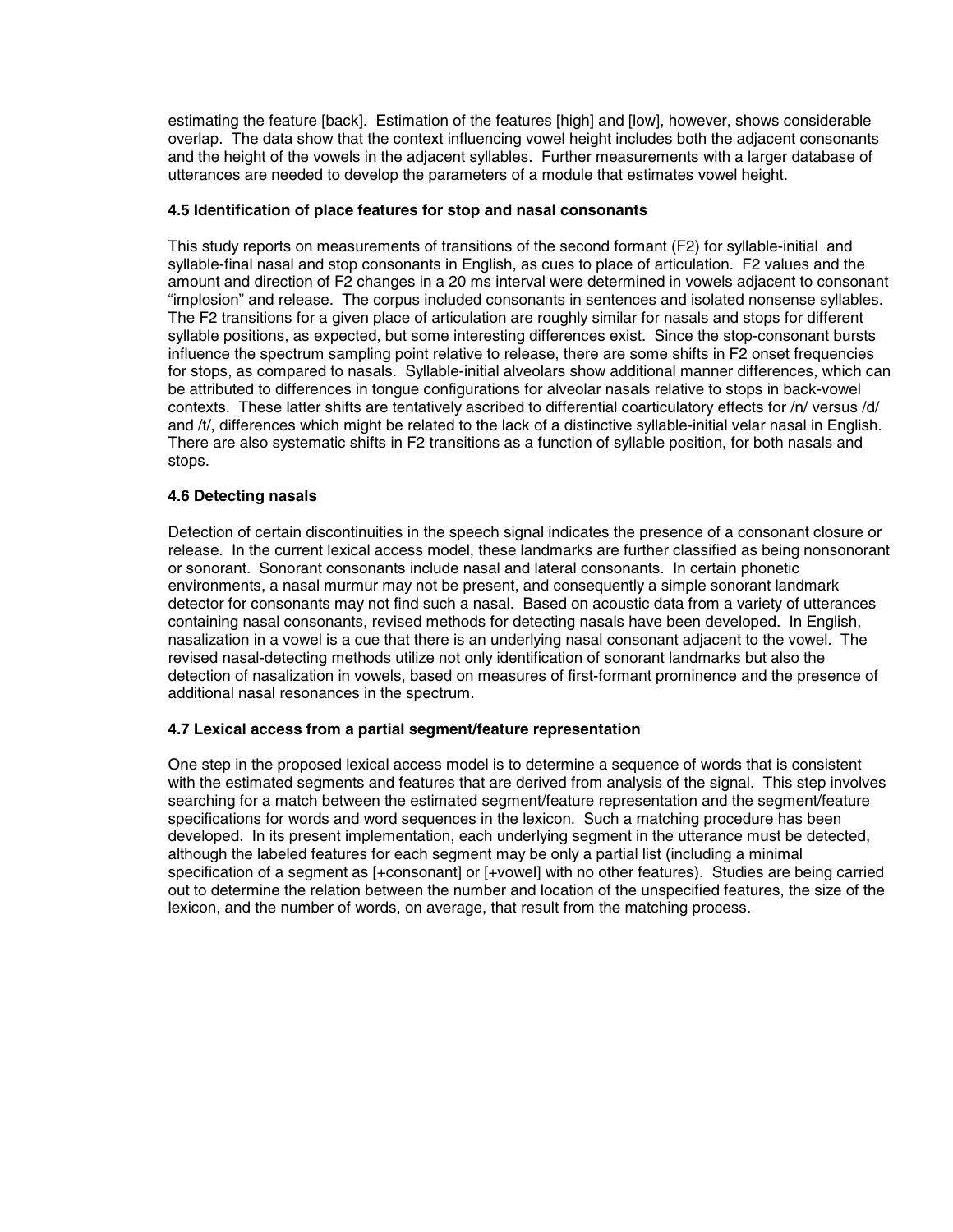# <span id="page-10-0"></span>**5 Publications**

#### **Papers published**

Choi, J.-Y. (1999). Detection of consonant voicing: A module for a hierarchical speech recognition system. Ph.D. thesis, Massachusetts Institute of Technology, Cambridge MA.

Dilley, L.C. and S. Shattuck-Hufnagel (1999). Effects of Repeated Intonation Patterns on Perceived Word-Level Organization. In **Proc. 14<sup>th</sup> International Congress of Phonetics Sciences, (ICPhS'99), Vol. 2,** San Francisco, 1487-1490.

Howitt, A.W. (1999). Vowel Landmark Detection. In Proc. 6<sup>th</sup> European Conference on Speech **Communication and Technology, Vol. 6**, 2777-2780, Budapest, Hungary.

Manuel, S.Y. and G.C. Wyrick (1999). "Casual speech: A rich source of intriguing puzzles." In **Proc. 14th International Congress of Phonetics Sciences, (ICPhS'99**), **Vol. 1**, San Francisco, 679-682.

Nieto-Castanon, A., and F.H. Guenther (1999). "Constructing speaker-specific articulatory vocal tract models for testing speech motor control hypotheses." In **Proc. 14th International Congress of Phonetics Sciences, (ICPhS'99), Vol. 3,** San Francisco, 2271-2274.

Perkell, J.S., M. Zandipour, M. Matthies, and H. Lane (1999). "Articulatory kinematics: Preliminary data on the effects of speaking condition, articulator and movement type." In **Proc. 14th International Congress of Phonetics Sciences, (ICPhS'99), Vol. 3,** San Francisco, 1773-1776.

Perkell, J., F. Guenther, H. Lane, M. Matthies, P.Perrier, J.Vick, R. Wilhelms-Tricarico, and M. Zandipour, (in press). "A theory of speech motor control and supporting data from speakers with normal hearing and with profound hearing loss." To appear in **J. Phonetics**.

Shattuck-Hufnagel, S. and A. Cutler (1999). "The Prosody of Speech Error Corrections Revisited." In **Proc. 14th International Congress of Phonetics Sciences, (ICPhS'99), Vol. 2,** San Francisco, 1483- 1486.

Shattuck-Hufnagel, S. (forthcoming). "Phrase-level Phonology in Speech Production Planning: Evidence for the Role of Prosodic Structure." In Merle Horne, (Ed.), **Prosody: Theory and Experiment: Studies presented to Gosta Bruce**, Stockholm:Kluwer.

Stevens, K.N. (accepted). Diverse Acoustic Cues at Consonantal Landmarks. To appear in a Special Issue of **Phonetica.**

Stevens, K.N., S.Y. Manuel, and M.L. Matthies (1999). Place of articulation for consonants: Comparing nasals and stops, and syllable position. **J. Acoust. Soc. Am., Vol. 106**, No. 4, Pt. 2, 2244, (Abstract).

Stevens, K.N., S.Y. Manuel, and M. Matthies (1999). Revisiting Place of Articulation Measures for Stop Consonants: Implications for Models of Consonant Production. In **Proc. 14th International Congress of Phonetic Sciences, (ICPhS'99) Vol. 2**, San Francisco, 1117-1120.

Turk, A.E. (1999). Structural Influences on Boundary-Related Lengthening in English. In **Proc. 14th International Congress of Phonetics Sciences, (ICPhS'99), Vol. 1,** San Francisco, 237-240.

Turk, A.E., and Shattuck-Hufnagel, S. (to appear). "Duration as a Cue to Syllable Affiliation." In **Proc. of Conference on the Phonological Word**, Berlin, October 1997.

Turk, A.E., and Shattuck-Hufnagel, S. (in press). "Word-boundary-related duration patterns in English." To appear in **J. Phonetics**.